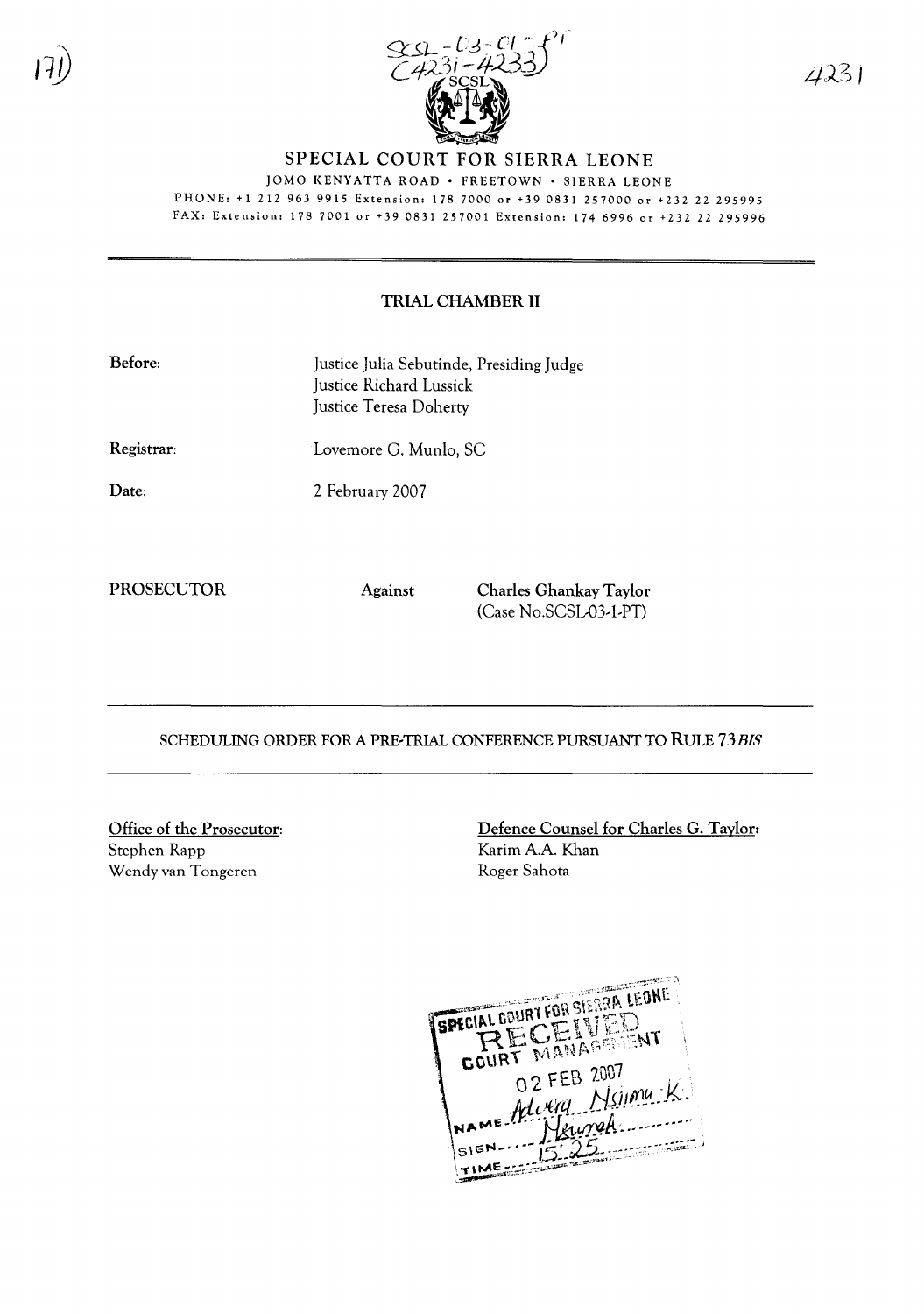**TRIAL CHAMBER II** ("Trial Chamber") of the Special Court for Sierra Leone ("Special Court"), composed of Justice Julia Sebutinde, Presiding Judge, Justice Richard Lussick, and Justice Teresa Doherty;

**RECALLING** the Status Conference held on 21 July 2006 ("First Status Conference"); the Status Conference held on 22 September 2006 ("Second Status Conference") and the Status Conference held on 26 January 2007 ("Third Status Conference") pursuant to Rule *65bis* of the Rules of Procedure and Evidence of the Special Court ("Rules") wherein the parties discussed various issues pertaining to preparations for the trial of Mr. Charles Ghankay Taylor, in particular, compliance of the parties with their disclosure obligations under Rules 66,67 and 68;

**RECALLING** that during the Second Status Conference, Justice Julia Sebutinde set 2 April 2007 as the tentative trial date<sup>1</sup> and that subsequently, upon deciding a Defence Motion, the Trial Chamber adjusted this date and set 4 June 2007 as the date for the start of the trial;<sup>2</sup>

**RECALLING** that during the Third Status Conference, Justice Teresa Doherty ordered the Prosecution pursuant to Rule 73bis(B)(i) of the Rules to file a Pre-trial Brief addressing the factual and legal issues, by Wednesday 4 April  $2007<sup>3</sup>$ 

**NOTING** Rule *73bis(A),* (B) and (F) which provide

- (A) The Trial Chamber or a Judge designated from among its members shall hold a Pre-Trial Conference prior to the commencement of the trial.
- (B) Prior to the Pre-Trial Conference the Trial chamber or a Judge designated from among its members may order the Prosecutor, within a time limit set by the Trial Chamber or the said Judge, and before the date set for trial, to file the following:
	- (i) A pre-trial brief addressing the factual and legal issues;
	- (ii) Admissions by the parties and a statement of other matters not in dispute;
	- (iii) A statement of contested matters of fact and law;
	- $(iv)$  A list of witnesses the Prosecutor intends to call with:
		- (a) The name or pseudonym of each witness
		- (b) A summary of the facts on which each witness will testify;
		- (c) The points in the indictment on which each witness will testify; and
		- (d) The estimated length of time required for each witness;
	- (v) A list of exhibits the Prosecutor intends to offer, stating, where possible, whether or not the defence has any objection as to authenticity.

The Trial Chamber or the said Judge may order the Prosecutor to provide the Trial Chamber with copies of written statements of each witness whom the Prosecutor intends to call to testify.

Case No. SCSL-03-01-PT 2 02 February 2007

<u>ne</u>



<sup>&</sup>lt;sup>1</sup> Transcript 22 September 2006, p.53, ln. 4 to p.54, ln. 14

*<sup>2</sup> Prosecutor v. Charles* G. *Taylor,* Joint Decision On Defence Motions On Adequate Facilities And Adequate Time For The Preparation Of Mr. Taylor's Defence, Case No.SCSL-03-1-PT-164, pp.7-8

<sup>3</sup> Transcript 26 January 2007, p.39, In. 27 to p. 40, In. 1